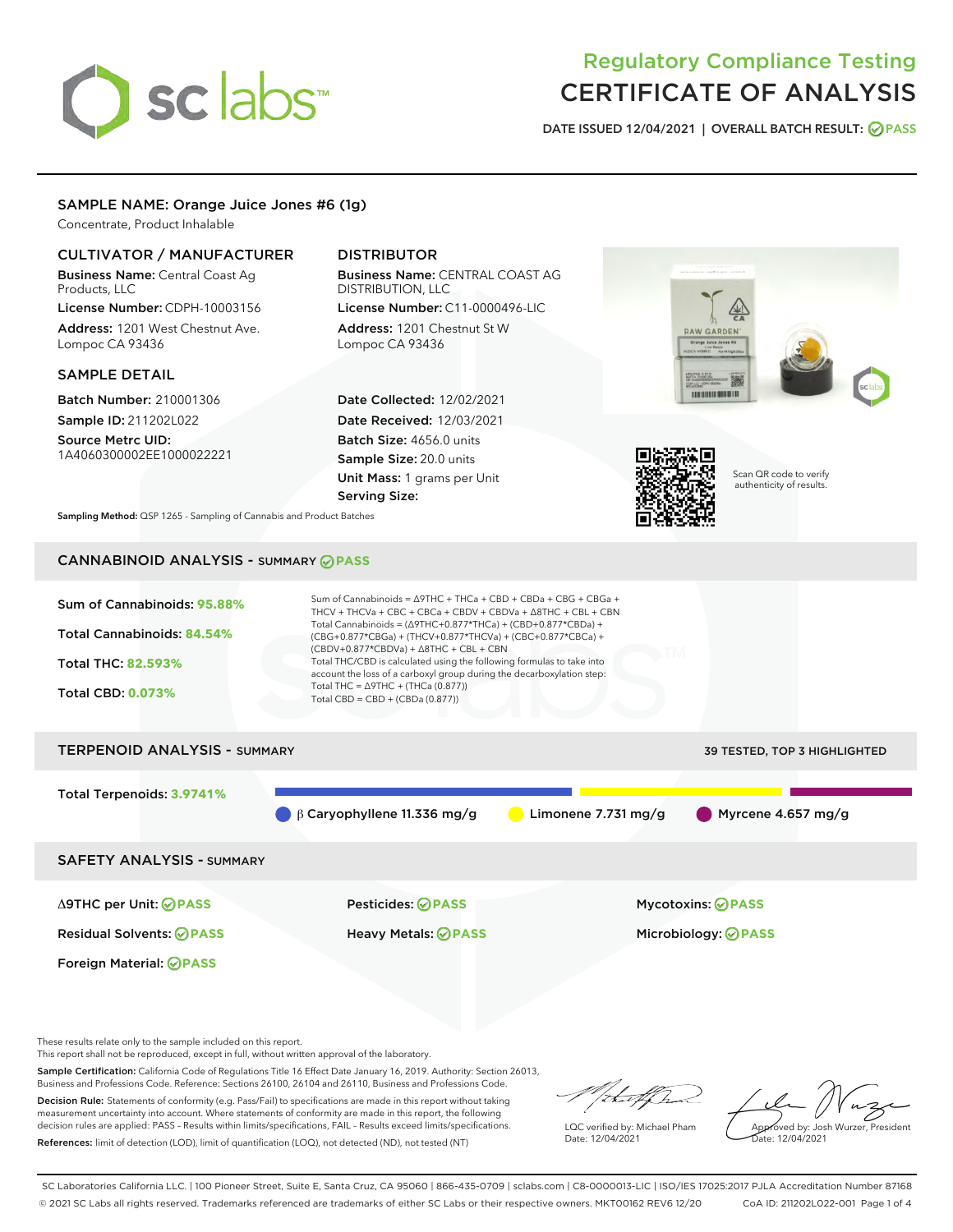



ORANGE JUICE JONES #6 (1G) | DATE ISSUED 12/04/2021 | OVERALL BATCH RESULT: @ PASS

#### CANNABINOID TEST RESULTS - 12/04/2021 2 PASS

Tested by high-performance liquid chromatography with diode-array detection (HPLC-DAD). **Method:** QSP 1157 - Analysis of Cannabinoids by HPLC-DAD

#### TOTAL CANNABINOIDS: **84.54%**

Total Cannabinoids (Total THC) + (Total CBD) + (Total CBG) + (Total THCV) + (Total CBC) + (Total CBDV) + ∆8THC + CBL + CBN

TOTAL THC: **82.593%** Total THC (∆9THC+0.877\*THCa)

TOTAL CBD: **0.073%**

Total CBD (CBD+0.877\*CBDa)

TOTAL CBG: 1.02% Total CBG (CBG+0.877\*CBGa)

TOTAL THCV: 0.335% Total THCV (THCV+0.877\*THCVa)

TOTAL CBC: 0.52% Total CBC (CBC+0.877\*CBCa)

TOTAL CBDV: ND Total CBDV (CBDV+0.877\*CBDVa)

| <b>COMPOUND</b>            | LOD/LOQ<br>(mg/g) | <b>MEASUREMENT</b><br><b>UNCERTAINTY</b><br>(mg/g) | <b>RESULT</b><br>(mg/g) | <b>RESULT</b><br>(%) |
|----------------------------|-------------------|----------------------------------------------------|-------------------------|----------------------|
| <b>THCa</b>                | 0.05/0.14         | ±23.209                                            | 903.07                  | 90.307               |
| <b>A9THC</b>               | 0.06 / 0.26       | ±1.168                                             | 33.94                   | 3.394                |
| <b>CBGa</b>                | 0.1/0.2           | $\pm 0.52$                                         | 10.0                    | 1.00                 |
| <b>CBCa</b>                | 0.07/0.28         | ±0.244                                             | 4.99                    | 0.499                |
| <b>THCVa</b>               | 0.07/0.20         | ±0.182                                             | 3.82                    | 0.382                |
| <b>CBG</b>                 | 0.06/0.19         | ±0.054                                             | 1.38                    | 0.138                |
| <b>CBDa</b>                | 0.02/0.19         | ±0.024                                             | 0.83                    | 0.083                |
| <b>CBC</b>                 | 0.2 / 0.5         | ±0.02                                              | 0.8                     | 0.08                 |
| $\triangle$ 8THC           | 0.1/0.4           | N/A                                                | <b>ND</b>               | <b>ND</b>            |
| <b>THCV</b>                | 0.1/0.2           | N/A                                                | <b>ND</b>               | <b>ND</b>            |
| <b>CBD</b>                 | 0.07/0.29         | N/A                                                | <b>ND</b>               | <b>ND</b>            |
| <b>CBDV</b>                | 0.04 / 0.15       | N/A                                                | <b>ND</b>               | <b>ND</b>            |
| <b>CBDVa</b>               | 0.03/0.53         | N/A                                                | <b>ND</b>               | <b>ND</b>            |
| <b>CBL</b>                 | 0.06 / 0.24       | N/A                                                | <b>ND</b>               | <b>ND</b>            |
| <b>CBN</b>                 | 0.1/0.3           | N/A                                                | <b>ND</b>               | <b>ND</b>            |
| <b>SUM OF CANNABINOIDS</b> |                   |                                                    | 958.8 mg/g              | 95.88%               |

#### **UNIT MASS: 1 grams per Unit**

| ∆9THC per Unit                        | 1120 per-package limit | 33.94 mg/unit  | <b>PASS</b> |
|---------------------------------------|------------------------|----------------|-------------|
| <b>Total THC per Unit</b>             |                        | 825.93 mg/unit |             |
| <b>CBD</b> per Unit                   |                        | <b>ND</b>      |             |
| <b>Total CBD per Unit</b>             |                        | $0.73$ mg/unit |             |
| Sum of Cannabinoids<br>per Unit       |                        | 958.8 mg/unit  |             |
| <b>Total Cannabinoids</b><br>per Unit |                        | 845.4 mg/unit  |             |

#### TERPENOID TEST RESULTS - 12/04/2021

Terpene analysis utilizing gas chromatography-flame ionization detection (GC-FID). **Method:** QSP 1192 - Analysis of Terpenoids by GC-FID

| <b>COMPOUND</b>         | LOD/LOQ<br>(mg/g) | <b>MEASUREMENT</b><br><b>UNCERTAINTY</b><br>(mg/g) | <b>RESULT</b><br>(mg/g)                         | <b>RESULT</b><br>$(\%)$ |
|-------------------------|-------------------|----------------------------------------------------|-------------------------------------------------|-------------------------|
| $\beta$ Caryophyllene   | 0.004 / 0.012     | ±0.4036                                            | 11.336                                          | 1.1336                  |
| Limonene                | 0.005 / 0.016     | ±0.1106                                            | 7.731                                           | 0.7731                  |
| <b>Myrcene</b>          | 0.008 / 0.025     | ±0.0601                                            | 4.657                                           | 0.4657                  |
| $\alpha$ Humulene       | 0.009/0.029       | ±0.1118                                            | 3.483                                           | 0.3483                  |
| Linalool                | 0.009 / 0.032     | ±0.0859                                            | 2.260                                           | 0.2260                  |
| $\alpha$ Bisabolol      | 0.008 / 0.026     | ±0.1032                                            | 1.933                                           | 0.1933                  |
| $\beta$ Pinene          | 0.004 / 0.014     | ±0.0126                                            | 1.098                                           | 0.1098                  |
| $\alpha$ Pinene         | 0.005 / 0.017     | ±0.0079                                            | 0.918                                           | 0.0918                  |
| Terpineol               | 0.016 / 0.055     | ±0.0550                                            | 0.895                                           | 0.0895                  |
| Fenchol                 | 0.010 / 0.034     | ±0.0325                                            | 0.839                                           | 0.0839                  |
| trans-β-Farnesene       | 0.008 / 0.025     | ±0.0271                                            | 0.762                                           | 0.0762                  |
| Guaiol                  | 0.009 / 0.030     | ±0.0339                                            | 0.719                                           | 0.0719                  |
| Ocimene                 | 0.011 / 0.038     | ±0.0229                                            | 0.712                                           | 0.0712                  |
| Valencene               | 0.009 / 0.030     | ±0.0476                                            | 0.691                                           | 0.0691                  |
| Terpinolene             | 0.008 / 0.026     | ±0.0081                                            | 0.397                                           | 0.0397                  |
| <b>Nerolidol</b>        | 0.009 / 0.028     | ±0.0247                                            | 0.393                                           | 0.0393                  |
| Caryophyllene<br>Oxide  | 0.010 / 0.033     | ±0.0151                                            | 0.328                                           | 0.0328                  |
| <b>Borneol</b>          | 0.005 / 0.016     | ±0.0094                                            | 0.224                                           | 0.0224                  |
| Camphene                | 0.005 / 0.015     | ±0.0014                                            | 0.118                                           | 0.0118                  |
| Fenchone                | 0.009 / 0.028     | ±0.0023                                            | 0.079                                           | 0.0079                  |
| Citronellol             | 0.003 / 0.010     | ±0.0030                                            | 0.062                                           | 0.0062                  |
| Geraniol                | 0.002 / 0.007     | ±0.0026                                            | 0.059                                           | 0.0059                  |
| Sabinene Hydrate        | 0.006 / 0.022     | ±0.0013                                            | 0.034                                           | 0.0034                  |
| Nerol                   | 0.003 / 0.011     | ±0.0006                                            | 0.013                                           | 0.0013                  |
| $\alpha$ Phellandrene   | 0.006 / 0.020     | N/A                                                | <loq< th=""><th><loq< th=""></loq<></th></loq<> | <loq< th=""></loq<>     |
| 3 Carene                | 0.005 / 0.018     | N/A                                                | <loq< th=""><th><loq< th=""></loq<></th></loq<> | <loq< th=""></loq<>     |
| $\alpha$ Terpinene      | 0.005 / 0.017     | N/A                                                | <loq< th=""><th><loq< th=""></loq<></th></loq<> | <loq< th=""></loq<>     |
| Eucalyptol              | 0.006 / 0.018     | N/A                                                | <loq< th=""><th><loq< th=""></loq<></th></loq<> | <loq< th=""></loq<>     |
| $\gamma$ Terpinene      | 0.006 / 0.018     | N/A                                                | <loq< th=""><th><loq< th=""></loq<></th></loq<> | <loq< th=""></loq<>     |
| Sabinene                | 0.004 / 0.014     | N/A                                                | <b>ND</b>                                       | <b>ND</b>               |
| p-Cymene                | 0.005 / 0.016     | N/A                                                | ND                                              | <b>ND</b>               |
| (-)-Isopulegol          | 0.005 / 0.016     | N/A                                                | ND                                              | ND                      |
| Camphor                 | 0.006 / 0.019     | N/A                                                | <b>ND</b>                                       | ND                      |
| Isoborneol              | 0.004 / 0.012     | N/A                                                | <b>ND</b>                                       | <b>ND</b>               |
| Menthol                 | 0.008 / 0.025     | N/A                                                | ND                                              | ND                      |
| R-(+)-Pulegone          | 0.003 / 0.011     | N/A                                                | ND                                              | ND                      |
| <b>Geranyl Acetate</b>  | 0.004 / 0.014     | N/A                                                | <b>ND</b>                                       | <b>ND</b>               |
| $\alpha$ Cedrene        | 0.005 / 0.016     | N/A                                                | ND                                              | ND                      |
| Cedrol                  | 0.008 / 0.027     | N/A                                                | <b>ND</b>                                       | ND                      |
| <b>TOTAL TERPENOIDS</b> |                   |                                                    | 39.741 mg/g                                     | 3.9741%                 |

SC Laboratories California LLC. | 100 Pioneer Street, Suite E, Santa Cruz, CA 95060 | 866-435-0709 | sclabs.com | C8-0000013-LIC | ISO/IES 17025:2017 PJLA Accreditation Number 87168 © 2021 SC Labs all rights reserved. Trademarks referenced are trademarks of either SC Labs or their respective owners. MKT00162 REV6 12/20 CoA ID: 211202L022-001 Page 2 of 4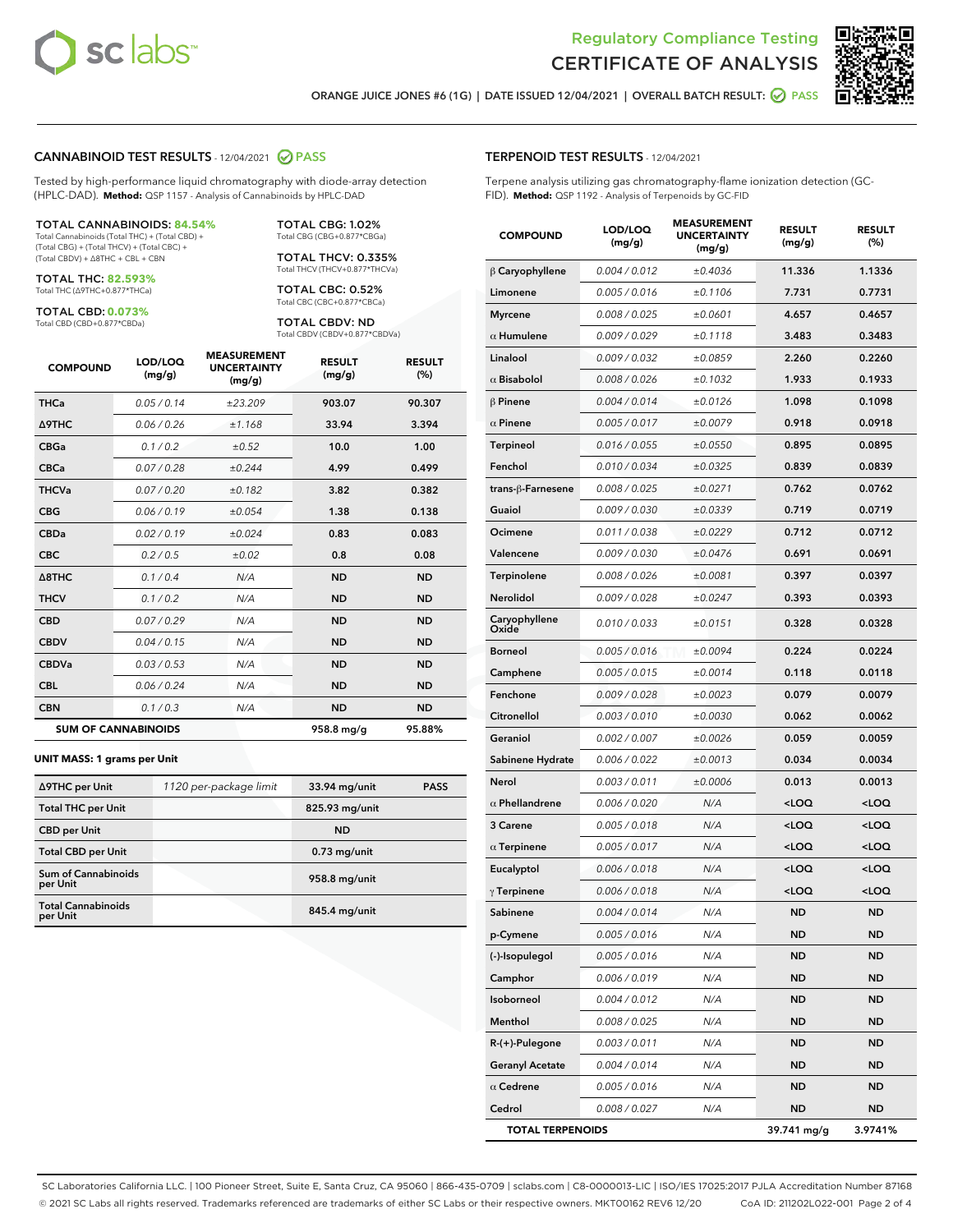



ORANGE JUICE JONES #6 (1G) | DATE ISSUED 12/04/2021 | OVERALL BATCH RESULT: @ PASS

# CATEGORY 1 PESTICIDE TEST RESULTS - 12/04/2021 2 PASS

Pesticide and plant growth regulator analysis utilizing high-performance liquid chromatography-mass spectrometry (HPLC-MS) or gas chromatography-mass spectrometry (GC-MS). \*GC-MS utilized where indicated. **Method:** QSP 1212 - Analysis of Pesticides and Mycotoxins by LC-MS or QSP 1213 - Analysis of Pesticides by GC-MS

| <b>Aldicarb</b><br>0.03 / 0.08<br><b>ND</b><br>$\ge$ LOD<br>N/A<br><b>PASS</b><br>Carbofuran<br>0.02/0.05<br>$\ge$ LOD<br>N/A<br><b>ND</b><br><b>PASS</b><br>Chlordane*<br>0.03 / 0.08<br><b>ND</b><br>$>$ LOD<br>N/A<br><b>PASS</b><br>0.03/0.10<br><b>ND</b><br><b>PASS</b><br>Chlorfenapyr*<br>$\geq$ LOD<br>N/A<br>0.02 / 0.06<br>N/A<br><b>ND</b><br><b>PASS</b><br>Chlorpyrifos<br>$\geq$ LOD<br>0.02 / 0.07<br>N/A<br><b>ND</b><br><b>PASS</b><br>Coumaphos<br>$>$ LOD<br>Daminozide<br>0.02 / 0.07<br>$\ge$ LOD<br>N/A<br><b>ND</b><br><b>PASS</b><br><b>DDVP</b><br>0.03/0.09<br>$\ge$ LOD<br>N/A<br><b>ND</b><br><b>PASS</b><br>(Dichlorvos)<br>Dimethoate<br><b>ND</b><br><b>PASS</b><br>0.03 / 0.08<br>$>$ LOD<br>N/A<br>0.03/0.10<br>Ethoprop(hos)<br>$\ge$ LOD<br>N/A<br><b>ND</b><br><b>PASS</b><br>0.02 / 0.06<br>$\ge$ LOD<br>N/A<br><b>ND</b><br><b>PASS</b><br>Etofenprox<br>Fenoxycarb<br>0.03 / 0.08<br>$>$ LOD<br>N/A<br><b>ND</b><br><b>PASS</b><br>0.03 / 0.08<br><b>ND</b><br><b>PASS</b><br>Fipronil<br>$\ge$ LOD<br>N/A<br>Imazalil<br>0.02 / 0.06<br>$>$ LOD<br>N/A<br><b>ND</b><br><b>PASS</b><br>0.02 / 0.07<br>Methiocarb<br>N/A<br><b>ND</b><br>$>$ LOD<br><b>PASS</b><br>Methyl<br>0.03/0.10<br>$\ge$ LOD<br>N/A<br><b>ND</b><br><b>PASS</b><br>parathion<br>0.03/0.09<br>$\ge$ LOD<br>N/A<br><b>ND</b><br><b>PASS</b><br><b>Mevinphos</b><br>Paclobutrazol<br>0.02 / 0.05<br>$\ge$ LOD<br>N/A<br><b>ND</b><br><b>PASS</b><br>0.03/0.09<br>N/A<br>$\ge$ LOD<br><b>ND</b><br><b>PASS</b><br>Propoxur<br>0.03 / 0.08<br><b>ND</b><br><b>PASS</b><br>Spiroxamine<br>$\ge$ LOD<br>N/A<br><b>PASS</b><br>Thiacloprid<br>0.03/0.10<br>$\ge$ LOD<br>N/A<br><b>ND</b> | <b>COMPOUND</b> | LOD/LOQ<br>$(\mu g/g)$ | <b>ACTION</b><br>LIMIT<br>$(\mu g/g)$ | <b>MEASUREMENT</b><br><b>UNCERTAINTY</b><br>$(\mu g/g)$ | <b>RESULT</b><br>$(\mu g/g)$ | <b>RESULT</b> |
|------------------------------------------------------------------------------------------------------------------------------------------------------------------------------------------------------------------------------------------------------------------------------------------------------------------------------------------------------------------------------------------------------------------------------------------------------------------------------------------------------------------------------------------------------------------------------------------------------------------------------------------------------------------------------------------------------------------------------------------------------------------------------------------------------------------------------------------------------------------------------------------------------------------------------------------------------------------------------------------------------------------------------------------------------------------------------------------------------------------------------------------------------------------------------------------------------------------------------------------------------------------------------------------------------------------------------------------------------------------------------------------------------------------------------------------------------------------------------------------------------------------------------------------------------------------------------------------------------------------------------------------------------------------------------------------------|-----------------|------------------------|---------------------------------------|---------------------------------------------------------|------------------------------|---------------|
|                                                                                                                                                                                                                                                                                                                                                                                                                                                                                                                                                                                                                                                                                                                                                                                                                                                                                                                                                                                                                                                                                                                                                                                                                                                                                                                                                                                                                                                                                                                                                                                                                                                                                                |                 |                        |                                       |                                                         |                              |               |
|                                                                                                                                                                                                                                                                                                                                                                                                                                                                                                                                                                                                                                                                                                                                                                                                                                                                                                                                                                                                                                                                                                                                                                                                                                                                                                                                                                                                                                                                                                                                                                                                                                                                                                |                 |                        |                                       |                                                         |                              |               |
|                                                                                                                                                                                                                                                                                                                                                                                                                                                                                                                                                                                                                                                                                                                                                                                                                                                                                                                                                                                                                                                                                                                                                                                                                                                                                                                                                                                                                                                                                                                                                                                                                                                                                                |                 |                        |                                       |                                                         |                              |               |
|                                                                                                                                                                                                                                                                                                                                                                                                                                                                                                                                                                                                                                                                                                                                                                                                                                                                                                                                                                                                                                                                                                                                                                                                                                                                                                                                                                                                                                                                                                                                                                                                                                                                                                |                 |                        |                                       |                                                         |                              |               |
|                                                                                                                                                                                                                                                                                                                                                                                                                                                                                                                                                                                                                                                                                                                                                                                                                                                                                                                                                                                                                                                                                                                                                                                                                                                                                                                                                                                                                                                                                                                                                                                                                                                                                                |                 |                        |                                       |                                                         |                              |               |
|                                                                                                                                                                                                                                                                                                                                                                                                                                                                                                                                                                                                                                                                                                                                                                                                                                                                                                                                                                                                                                                                                                                                                                                                                                                                                                                                                                                                                                                                                                                                                                                                                                                                                                |                 |                        |                                       |                                                         |                              |               |
|                                                                                                                                                                                                                                                                                                                                                                                                                                                                                                                                                                                                                                                                                                                                                                                                                                                                                                                                                                                                                                                                                                                                                                                                                                                                                                                                                                                                                                                                                                                                                                                                                                                                                                |                 |                        |                                       |                                                         |                              |               |
|                                                                                                                                                                                                                                                                                                                                                                                                                                                                                                                                                                                                                                                                                                                                                                                                                                                                                                                                                                                                                                                                                                                                                                                                                                                                                                                                                                                                                                                                                                                                                                                                                                                                                                |                 |                        |                                       |                                                         |                              |               |
|                                                                                                                                                                                                                                                                                                                                                                                                                                                                                                                                                                                                                                                                                                                                                                                                                                                                                                                                                                                                                                                                                                                                                                                                                                                                                                                                                                                                                                                                                                                                                                                                                                                                                                |                 |                        |                                       |                                                         |                              |               |
|                                                                                                                                                                                                                                                                                                                                                                                                                                                                                                                                                                                                                                                                                                                                                                                                                                                                                                                                                                                                                                                                                                                                                                                                                                                                                                                                                                                                                                                                                                                                                                                                                                                                                                |                 |                        |                                       |                                                         |                              |               |
|                                                                                                                                                                                                                                                                                                                                                                                                                                                                                                                                                                                                                                                                                                                                                                                                                                                                                                                                                                                                                                                                                                                                                                                                                                                                                                                                                                                                                                                                                                                                                                                                                                                                                                |                 |                        |                                       |                                                         |                              |               |
|                                                                                                                                                                                                                                                                                                                                                                                                                                                                                                                                                                                                                                                                                                                                                                                                                                                                                                                                                                                                                                                                                                                                                                                                                                                                                                                                                                                                                                                                                                                                                                                                                                                                                                |                 |                        |                                       |                                                         |                              |               |
|                                                                                                                                                                                                                                                                                                                                                                                                                                                                                                                                                                                                                                                                                                                                                                                                                                                                                                                                                                                                                                                                                                                                                                                                                                                                                                                                                                                                                                                                                                                                                                                                                                                                                                |                 |                        |                                       |                                                         |                              |               |
|                                                                                                                                                                                                                                                                                                                                                                                                                                                                                                                                                                                                                                                                                                                                                                                                                                                                                                                                                                                                                                                                                                                                                                                                                                                                                                                                                                                                                                                                                                                                                                                                                                                                                                |                 |                        |                                       |                                                         |                              |               |
|                                                                                                                                                                                                                                                                                                                                                                                                                                                                                                                                                                                                                                                                                                                                                                                                                                                                                                                                                                                                                                                                                                                                                                                                                                                                                                                                                                                                                                                                                                                                                                                                                                                                                                |                 |                        |                                       |                                                         |                              |               |
|                                                                                                                                                                                                                                                                                                                                                                                                                                                                                                                                                                                                                                                                                                                                                                                                                                                                                                                                                                                                                                                                                                                                                                                                                                                                                                                                                                                                                                                                                                                                                                                                                                                                                                |                 |                        |                                       |                                                         |                              |               |
|                                                                                                                                                                                                                                                                                                                                                                                                                                                                                                                                                                                                                                                                                                                                                                                                                                                                                                                                                                                                                                                                                                                                                                                                                                                                                                                                                                                                                                                                                                                                                                                                                                                                                                |                 |                        |                                       |                                                         |                              |               |
|                                                                                                                                                                                                                                                                                                                                                                                                                                                                                                                                                                                                                                                                                                                                                                                                                                                                                                                                                                                                                                                                                                                                                                                                                                                                                                                                                                                                                                                                                                                                                                                                                                                                                                |                 |                        |                                       |                                                         |                              |               |
|                                                                                                                                                                                                                                                                                                                                                                                                                                                                                                                                                                                                                                                                                                                                                                                                                                                                                                                                                                                                                                                                                                                                                                                                                                                                                                                                                                                                                                                                                                                                                                                                                                                                                                |                 |                        |                                       |                                                         |                              |               |
|                                                                                                                                                                                                                                                                                                                                                                                                                                                                                                                                                                                                                                                                                                                                                                                                                                                                                                                                                                                                                                                                                                                                                                                                                                                                                                                                                                                                                                                                                                                                                                                                                                                                                                |                 |                        |                                       |                                                         |                              |               |
|                                                                                                                                                                                                                                                                                                                                                                                                                                                                                                                                                                                                                                                                                                                                                                                                                                                                                                                                                                                                                                                                                                                                                                                                                                                                                                                                                                                                                                                                                                                                                                                                                                                                                                |                 |                        |                                       |                                                         |                              |               |

#### CATEGORY 2 PESTICIDE TEST RESULTS - 12/04/2021 @ PASS

| <b>COMPOUND</b>          | LOD/LOQ<br>$(\mu g/g)$ | <b>ACTION</b><br><b>LIMIT</b><br>$(\mu g/g)$ | <b>MEASUREMENT</b><br><b>UNCERTAINTY</b><br>$(\mu g/g)$ | <b>RESULT</b><br>$(\mu g/g)$ | <b>RESULT</b> |
|--------------------------|------------------------|----------------------------------------------|---------------------------------------------------------|------------------------------|---------------|
| Abamectin                | 0.03/0.10              | 0.1                                          | N/A                                                     | <b>ND</b>                    | <b>PASS</b>   |
| Acephate                 | 0.02/0.07              | 0.1                                          | N/A                                                     | <b>ND</b>                    | <b>PASS</b>   |
| Acequinocyl              | 0.02/0.07              | 0.1                                          | N/A                                                     | <b>ND</b>                    | <b>PASS</b>   |
| Acetamiprid              | 0.02/0.05              | 0.1                                          | N/A                                                     | <b>ND</b>                    | <b>PASS</b>   |
| Azoxystrobin             | 0.02/0.07              | 0.1                                          | N/A                                                     | <b>ND</b>                    | <b>PASS</b>   |
| <b>Bifenazate</b>        | 0.01/0.04              | 0.1                                          | N/A                                                     | <b>ND</b>                    | <b>PASS</b>   |
| <b>Bifenthrin</b>        | 0.02 / 0.05            | 3                                            | N/A                                                     | <b>ND</b>                    | <b>PASS</b>   |
| <b>Boscalid</b>          | 0.03/0.09              | 0.1                                          | N/A                                                     | <b>ND</b>                    | <b>PASS</b>   |
| Captan                   | 0.19/0.57              | 0.7                                          | N/A                                                     | <b>ND</b>                    | <b>PASS</b>   |
| Carbaryl                 | 0.02/0.06              | 0.5                                          | N/A                                                     | <b>ND</b>                    | <b>PASS</b>   |
| Chlorantranilip-<br>role | 0.04/0.12              | 10                                           | N/A                                                     | <b>ND</b>                    | <b>PASS</b>   |
| Clofentezine             | 0.03/0.09              | 0.1                                          | N/A                                                     | <b>ND</b>                    | <b>PASS</b>   |

| <b>CATEGORY 2 PESTICIDE TEST RESULTS</b> - 12/04/2021 continued |  |
|-----------------------------------------------------------------|--|
|                                                                 |  |

| <b>COMPOUND</b>               | LOD/LOQ<br>(µg/g) | <b>ACTION</b><br>LIMIT<br>(µg/g) | <b>MEASUREMENT</b><br><b>UNCERTAINTY</b><br>(µg/g) | <b>RESULT</b><br>(µg/g) | <b>RESULT</b> |
|-------------------------------|-------------------|----------------------------------|----------------------------------------------------|-------------------------|---------------|
| Cyfluthrin                    | 0.12 / 0.38       | $\overline{c}$                   | N/A                                                | <b>ND</b>               | <b>PASS</b>   |
| Cypermethrin                  | 0.11/0.32         | 1                                | N/A                                                | <b>ND</b>               | <b>PASS</b>   |
| <b>Diazinon</b>               | 0.02 / 0.05       | 0.1                              | N/A                                                | <b>ND</b>               | <b>PASS</b>   |
| Dimethomorph                  | 0.03 / 0.09       | 2                                | N/A                                                | <b>ND</b>               | <b>PASS</b>   |
| Etoxazole                     | 0.02 / 0.06       | 0.1                              | N/A                                                | <b>ND</b>               | <b>PASS</b>   |
| Fenhexamid                    | 0.03 / 0.09       | 0.1                              | N/A                                                | <b>ND</b>               | <b>PASS</b>   |
| Fenpyroximate                 | 0.02 / 0.06       | 0.1                              | N/A                                                | <b>ND</b>               | <b>PASS</b>   |
| Flonicamid                    | 0.03 / 0.10       | 0.1                              | N/A                                                | <b>ND</b>               | <b>PASS</b>   |
| Fludioxonil                   | 0.03/0.10         | 0.1                              | N/A                                                | <b>ND</b>               | <b>PASS</b>   |
| Hexythiazox                   | 0.02 / 0.07       | 0.1                              | N/A                                                | <b>ND</b>               | <b>PASS</b>   |
| Imidacloprid                  | 0.04 / 0.11       | 5                                | N/A                                                | <b>ND</b>               | <b>PASS</b>   |
| Kresoxim-methyl               | 0.02 / 0.07       | 0.1                              | N/A                                                | <b>ND</b>               | <b>PASS</b>   |
| <b>Malathion</b>              | 0.03 / 0.09       | 0.5                              | N/A                                                | <b>ND</b>               | <b>PASS</b>   |
| Metalaxyl                     | 0.02 / 0.07       | $\overline{c}$                   | N/A                                                | <b>ND</b>               | <b>PASS</b>   |
| Methomyl                      | 0.03 / 0.10       | 1                                | N/A                                                | <b>ND</b>               | <b>PASS</b>   |
| Myclobutanil                  | 0.03/0.09         | 0.1                              | N/A                                                | <b>ND</b>               | <b>PASS</b>   |
| Naled                         | 0.02 / 0.07       | 0.1                              | N/A                                                | <b>ND</b>               | <b>PASS</b>   |
| Oxamyl                        | 0.04 / 0.11       | 0.5                              | N/A                                                | <b>ND</b>               | <b>PASS</b>   |
| Pentachloronitro-<br>benzene* | 0.03/0.09         | 0.1                              | N/A                                                | <b>ND</b>               | <b>PASS</b>   |
| Permethrin                    | 0.04 / 0.12       | 0.5                              | N/A                                                | <b>ND</b>               | <b>PASS</b>   |
| Phosmet                       | 0.03 / 0.10       | 0.1                              | N/A                                                | <b>ND</b>               | <b>PASS</b>   |
| Piperonylbu-<br>toxide        | 0.02 / 0.07       | 3                                | N/A                                                | <b>ND</b>               | <b>PASS</b>   |
| Prallethrin                   | 0.03 / 0.08       | 0.1                              | N/A                                                | <b>ND</b>               | <b>PASS</b>   |
| Propiconazole                 | 0.02 / 0.07       | 0.1                              | N/A                                                | <b>ND</b>               | <b>PASS</b>   |
| Pyrethrins                    | 0.04 / 0.12       | 0.5                              | N/A                                                | <b>ND</b>               | <b>PASS</b>   |
| Pyridaben                     | 0.02 / 0.07       | 0.1                              | N/A                                                | <b>ND</b>               | <b>PASS</b>   |
| Spinetoram                    | 0.02 / 0.07       | 0.1                              | N/A                                                | <b>ND</b>               | <b>PASS</b>   |
| Spinosad                      | 0.02 / 0.07       | 0.1                              | N/A                                                | <b>ND</b>               | <b>PASS</b>   |
| Spiromesifen                  | 0.02 / 0.05       | 0.1                              | N/A                                                | <b>ND</b>               | <b>PASS</b>   |
| Spirotetramat                 | 0.02 / 0.06       | 0.1                              | N/A                                                | <b>ND</b>               | <b>PASS</b>   |
| Tebuconazole                  | 0.02 / 0.07       | 0.1                              | N/A                                                | <b>ND</b>               | <b>PASS</b>   |
| Thiamethoxam                  | 0.03 / 0.10       | 5                                | N/A                                                | <b>ND</b>               | <b>PASS</b>   |
| Trifloxystrobin               | 0.03 / 0.08       | 0.1                              | N/A                                                | <b>ND</b>               | <b>PASS</b>   |

SC Laboratories California LLC. | 100 Pioneer Street, Suite E, Santa Cruz, CA 95060 | 866-435-0709 | sclabs.com | C8-0000013-LIC | ISO/IES 17025:2017 PJLA Accreditation Number 87168 © 2021 SC Labs all rights reserved. Trademarks referenced are trademarks of either SC Labs or their respective owners. MKT00162 REV6 12/20 CoA ID: 211202L022-001 Page 3 of 4